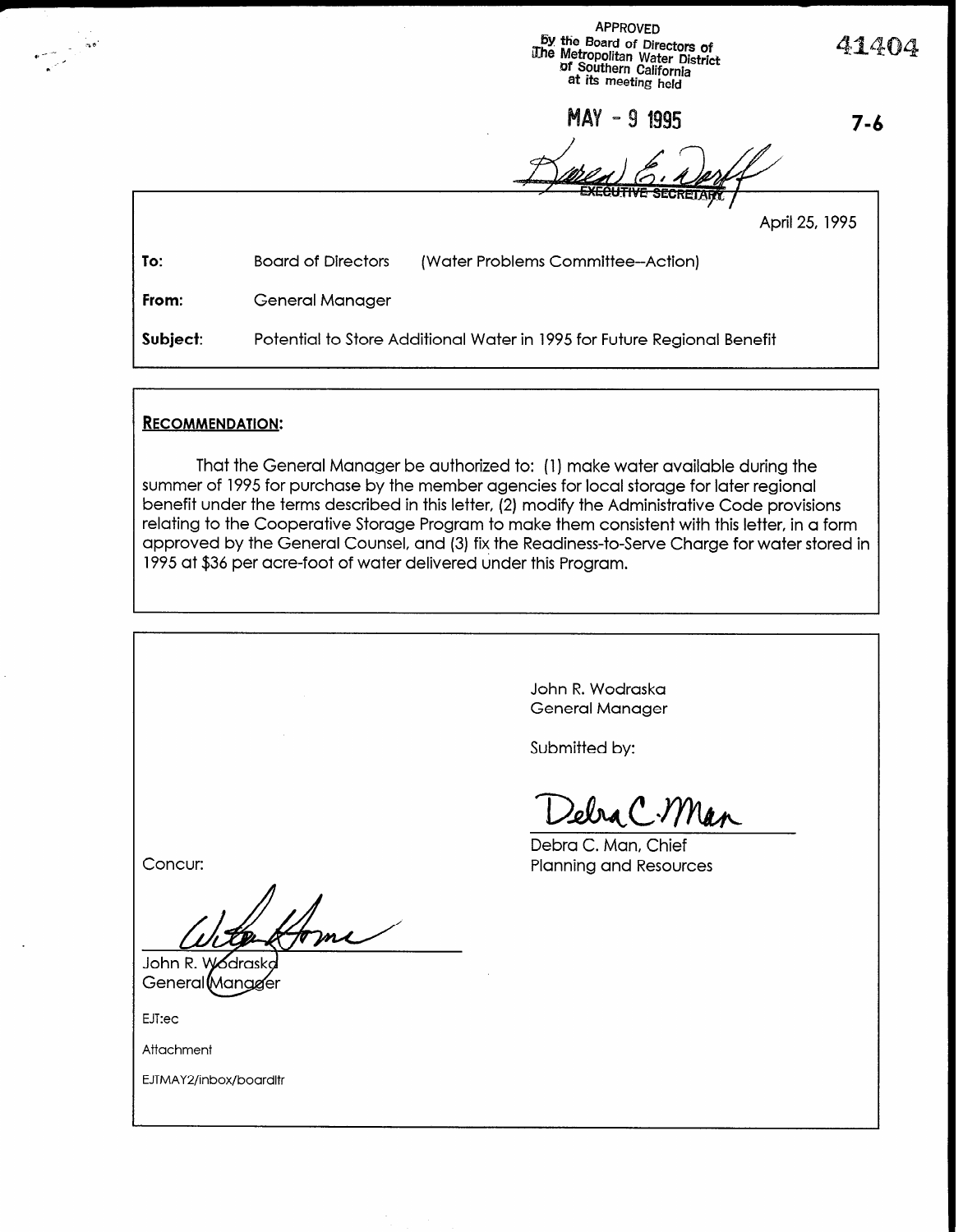## EXECUTIVE SUMMARY:

Due to the unusually wet conditions in 1994/95, it is expected that Metropolitan will have unused water that could be made available for local storage. This water could provide an opportunity to increase water supply reliability for the region in the future. It is estimated that less than 60,000 acre-feet would be stored in 1995 during the period May through September, when seasonal storage and replenishment water are not normally available. This stored water could be made available to help fill Domenigoni Valley Reservoir, for operational requirements, or reduce or eliminate shortages.

The general principles under which additional water will be stored during the 1995 summer are:

- Delivery of the water will result in increased deliveries of imported water to Metropolitan's service area:
- The water will be delivered into local storage to increase regional water supply reliability in the future:
- The sale of such water will not adversely impact Metropolitan's finances; and
- <sup>l</sup>Purchase of such water will not adversely impact the member agencies' ability to participate in the Seasonal Storage Service Program in 1996.

The Cooperative Storage Program (Program) approved by your Board in 1993 would be one way for Metropolitan to deliver this water during 1995, but staff recommends that before the program is further utilized, the storage, call, and payment provisions of the Cooperative Storage Program be changed to assure that the above four conditions are met. Attached are detailed principles for modifying the Cooperative Storage Program and storing water under the program in 1995. The Administrative Code provisions relating to the Cooperative Storage Program will be amended to comply with these principles upon approval by your Board of this Program.

## DETAILED REPORT:

Due to the unusually wet conditions in 1994/95, it is expected that Metropolitan will have a substantial amount of unused water that could be made available to the member agencies for local storage. This water could provide an opportunity to increase water supply reliability for the region in the future. However, because local supplies are also much higher than normal, it is estimated that less than 60,000 acre-feet would be stored in 1995 during the summer period from May through September. This is the period when seasonal storage and replenishment water are not normally available. In the future, this stored water could be made available to help fill Domenigoni Valley Reservoir, meet operational requirements, or reduce or eliminate shortages.

Over the past three months, Metropolitan and the member agencies have been discussing the provisions under which additional water would be stored during the summer of 1995. The consensus of these discussions is that if additional water is stored, it should be stored under the following four general principles: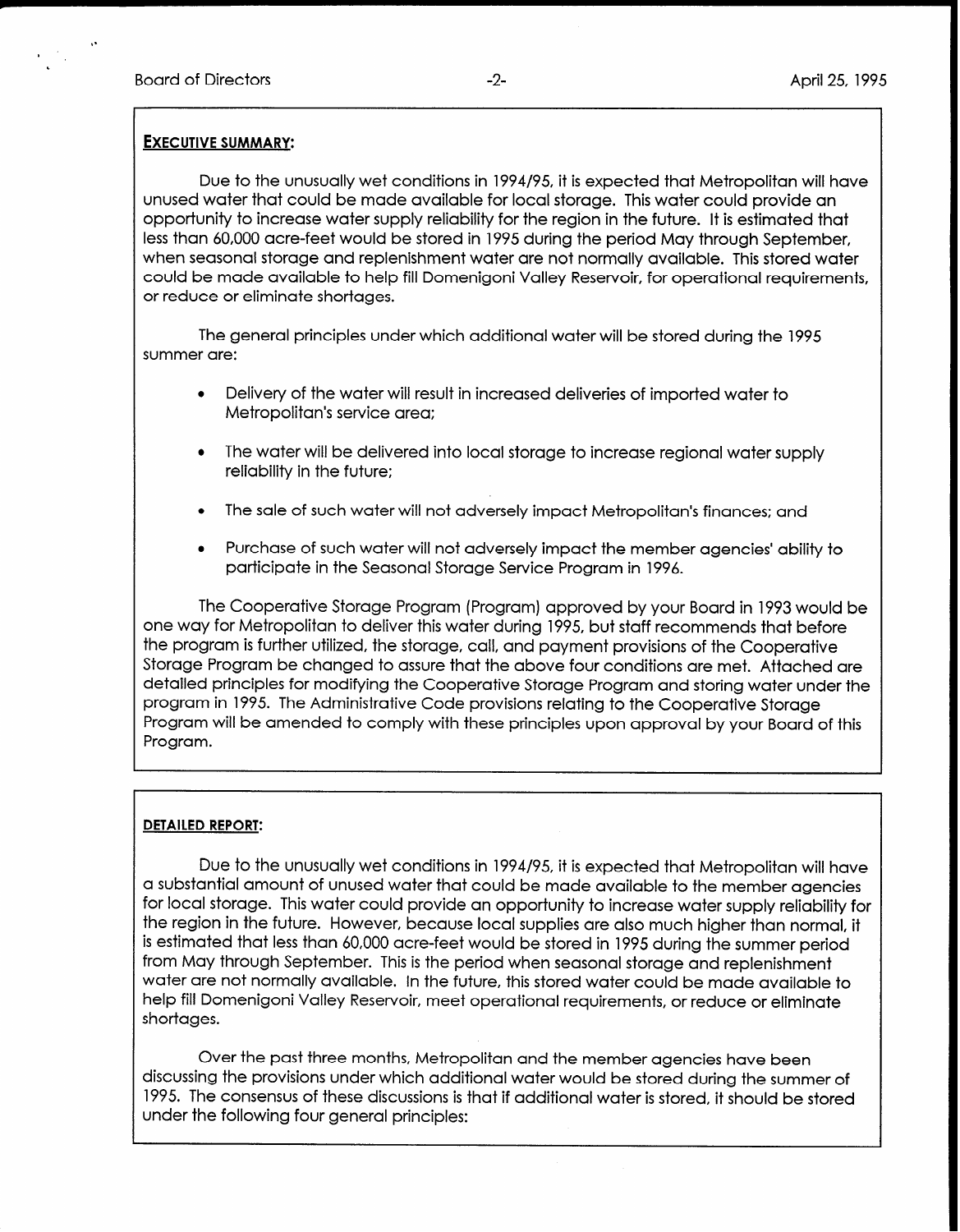- (1) That delivery of the water will result in increased deliveries of imported water to Metropolitan's service area. This principle is intended to assure that more water is placed into local storage than would have otherwise occurred in 1995, and that the delivery of this water will not offset a firm sale by Metropolitan:
- (2) That the water will be delivered into local storage to increase regional water supply reliability in the future. This principle is intended to assure that more water will be available throughout Metropolitan's service area in the future when needed to produce regional benefits:
- (3) That the sale of such water will not have a long-term adverse impact on Metropolitan's finances. This principle is intended to assure that there will be no adverse financial impacts to Metropolitan and the member agencies: and
- (4) That purchase of such water will not adversely impact the member agencies' ability to participate in the Seasonal Storage Service Program in 1996. This principle is intended to assure continued local purchase and production of seasonal shift water for local and regional benefit.

The Cooperative Storage Program approved by your Board in 1993 would be one way for Metropolitan to deliver this water during 1995, but staff recommends that before the Cooperative Storage Program is further utilized, the storage, call, and payment provisions of the program be modified to assure that the above four conditions are met.

Detailed principles for modifying the Cooperative Storage Program and implementing the program in 1995 have been developed in cooperation with the member agencies. A copy of those principles is attached. The principles provide that:

- (11 Delivering the water will result in increased deliveries of imported water.
	- <sup>l</sup>Historical baselines for each participating agency will be used and adjusted as appropriate to determine the amorphism of water stored and dujosition as appropriate to determine the amount of water stored and returned under the program.
- (2) Water will be delivered to local storage for regional benefit.
	- lup to one-third of the total water stored under the Cooperative Storage stored under the Cooperative Storage S Program can be called waters to
	- ine water can be called by reaucing seasonal storage deliveries and/or included in future drought allocations, and used to fill Domenigoni Valley<br>Reservoir, for operational needs, or to reduce or eliminate shortages.
	- Water stored under the Cooperative Storage Program can be included in future long-term storage programs developed as part of this Integrated Resources Plan (IRP) process at the discretion of each participating member agency.
- (3) Sale of the water will not impact Metropolitan's finances.
	- Water will be delivered under the program at the General Manager's discretion, this year from May through September, 1995.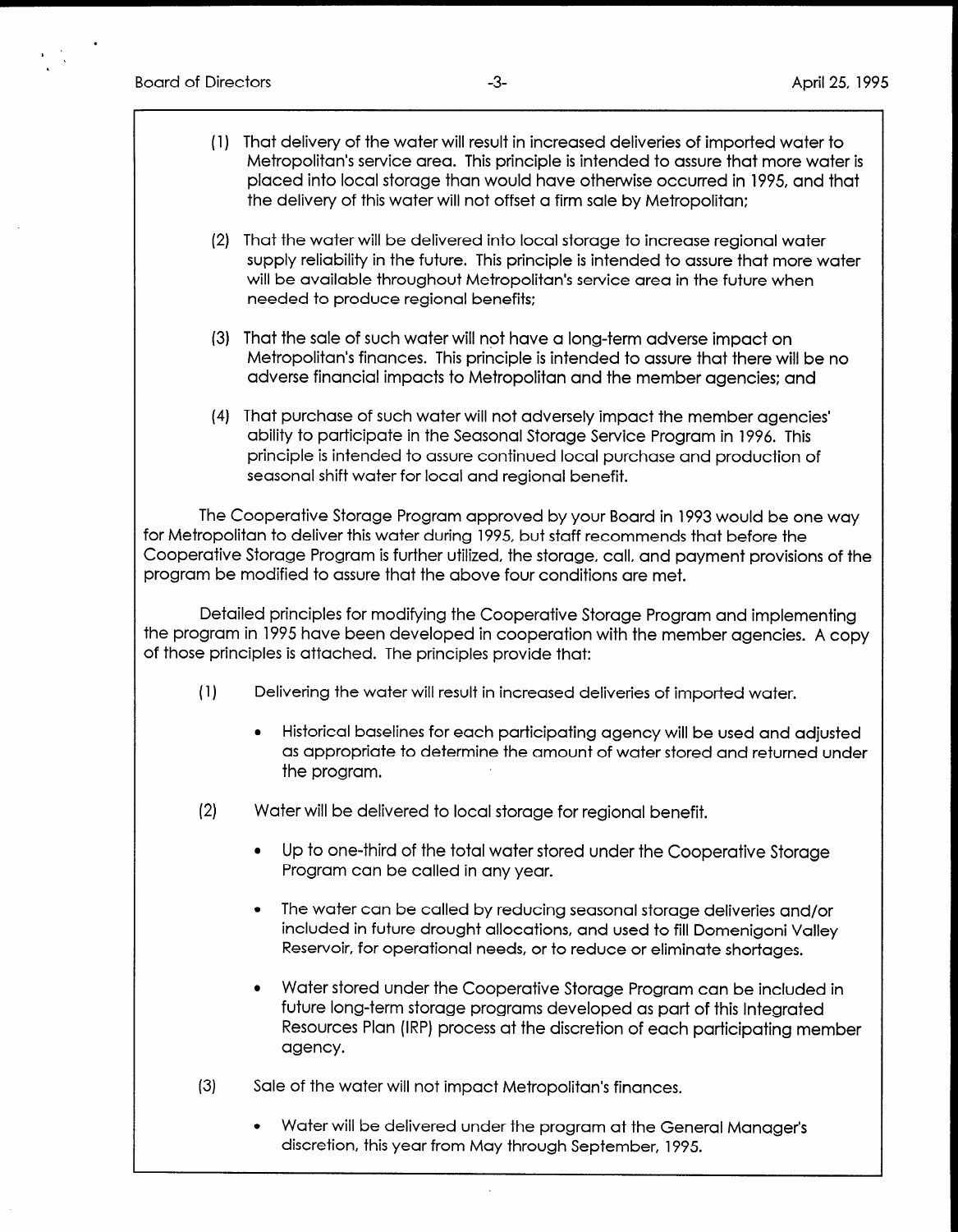Board of Directors -4- April 25, 1995

- $\bullet$  The water will be sold at the current seasonal storage rate. In 1995 it will be sold at the 1994/95 and 1995/96 seasonal storage rates.
- Participating member agencies will pay Metropolitan's incremental cost of delivering the water. For water delivered in 1995, this cost, \$90/AF, will be paid to Metropolitan in 1996/97. The payment will be billed on July 10, 1996, with payment due 50 days later. The remaining cost will be paid when Metropolitan calls the water, but not more than ten years from the date of delivery.
- The Readiness-to-Serve (RTS) charge will be fixed at \$36 per acre-foot for water delivered in 1995, and reflects the acre-foot rate effective in 1995 (Resolution 846B, adopted March 14, 1995). The RTS will be paid monthly, when the water is called by Metropolitan. These deliveries will be included in the New Demand Charge calculation as the water is called.
- (4 Purchase of the water will not impact seasonal storage service in 1996.
	- <sup>l</sup>The water stored will be included as local production this summer for seasonal storage credits.

Additional regional benefits will result from modifying the existing Cooperative Storage Program. These benefits are:

- <sup>l</sup>Establishing substantially stronger call provisions for all water delivered under the Cooperative Storage Program to member agencies that participate in the program in 1995 and the future;
- <sup>l</sup>Assuring that all water under the program will be produced for regional benefit within ten years:
- Recovering all of Metropolitan's incremental costs for water under the program, including interest, in the year following delivery of the water and assuring payment of all remaining water charges within ten years: and
- <sup>l</sup>Establishing more detailed criteria for determining the amount of water placed into and returned from storage.

Although the above general and detailed principles were discussed relative to developing a storage program for the summer of 1995, some of these principles and a number of other principles developed during the IRP process could also apply to future long-term storage programs. It is staff's intent to continue the development of long-term plans for local storage programs through the IRP process. This facilitated process includes Metropolitan's member and subagencies and others. Recommendations on Metropolitan's future long-term local surface and groundwater storage programs are expected to be presented to your Board by November of this year.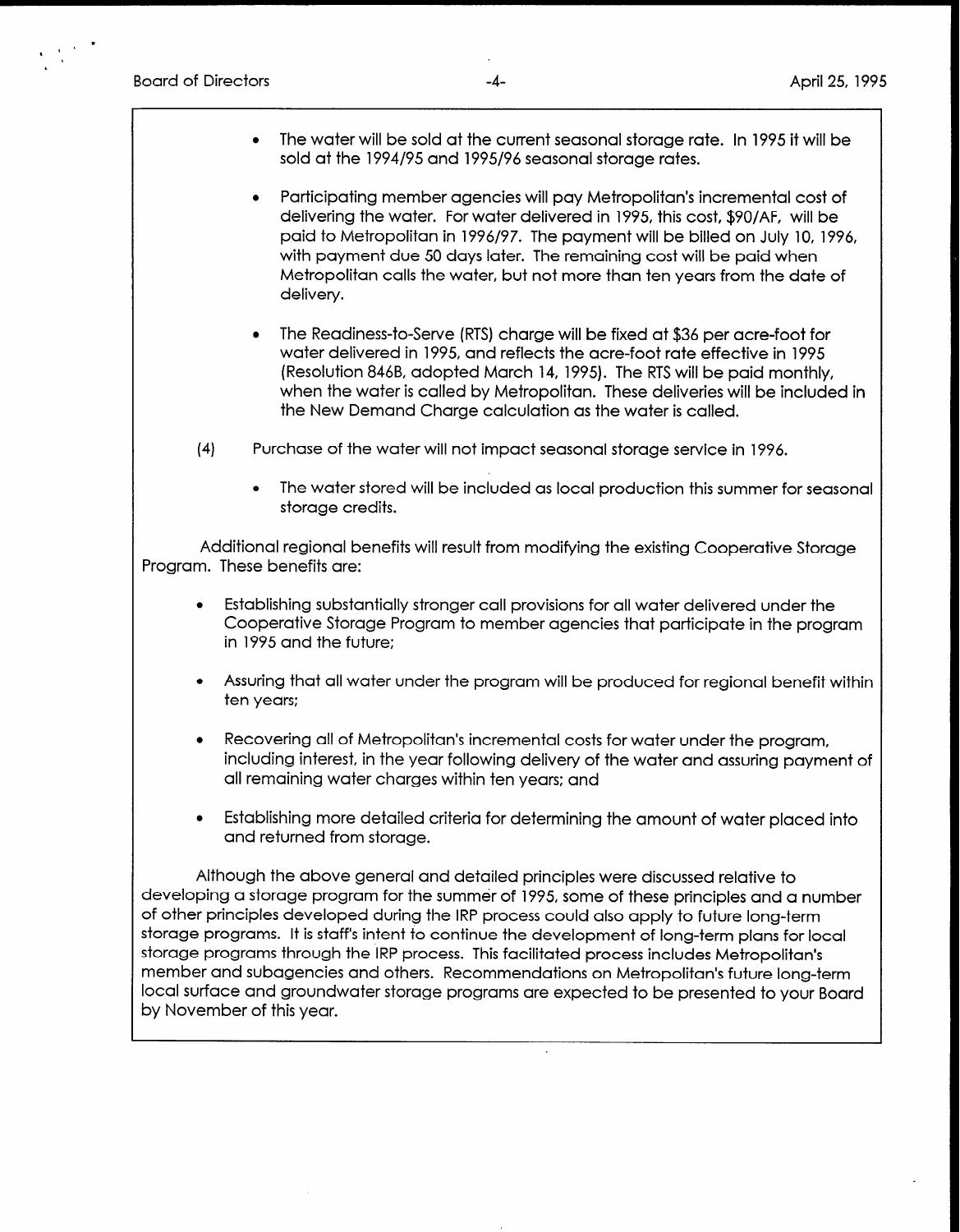## DETAILED PRINCIPLES PROPOSED MODIFIED COOPERATIVE STORAGE PROGRAM

Water stored must increase delivery of imported water.

Water will be delivered under the Cooperative Storage Program (Program) during the May through September summer period.

The current Readiness-to-Serve (RTS) baseline, or some other mutually acceptable baseline using historical data, or current operation plans based on historical data, will be used to determine projected monthly total demand and purchases from Metropolitan. Projected numbers will be for the May through September summer period. A baseline must be designed to assure that participation in the Program will not offset a firm water sale and that additional water will be stored. Projected local pumping will be determined by subtracting projected purchases of water from Metropolitan and projected local surface water supplies from total demand.

Projected purchases from Metropolitan and projected local pumping will be adjusted based on actual total demand and local surface supplies used. If actual total demand minus local surface supplies is less than projected total demand minus local surface supplies, purchases from Metropolitan will be decreased first. After that, pumping will be reduced until total supply equals total demand. To qualify to purchase water under this Program, a member agency must reduce local pumping further than adjusted as described above.

Member agencies overlying common groundwater basins will be allowed to pool their administration of this Program, but baselines must be established for each participating water supplier.

Water called must produce a regional benefit.

Up to one-third of the total water stored under the Program can be called in any year.

Water previously stored under this Cooperative Storage program by participating-agencies will be subject to the call provisions included in these detailed principles.

The water may be called during the fill of Domenigoni Reservoir, for operational requirements, or to reduce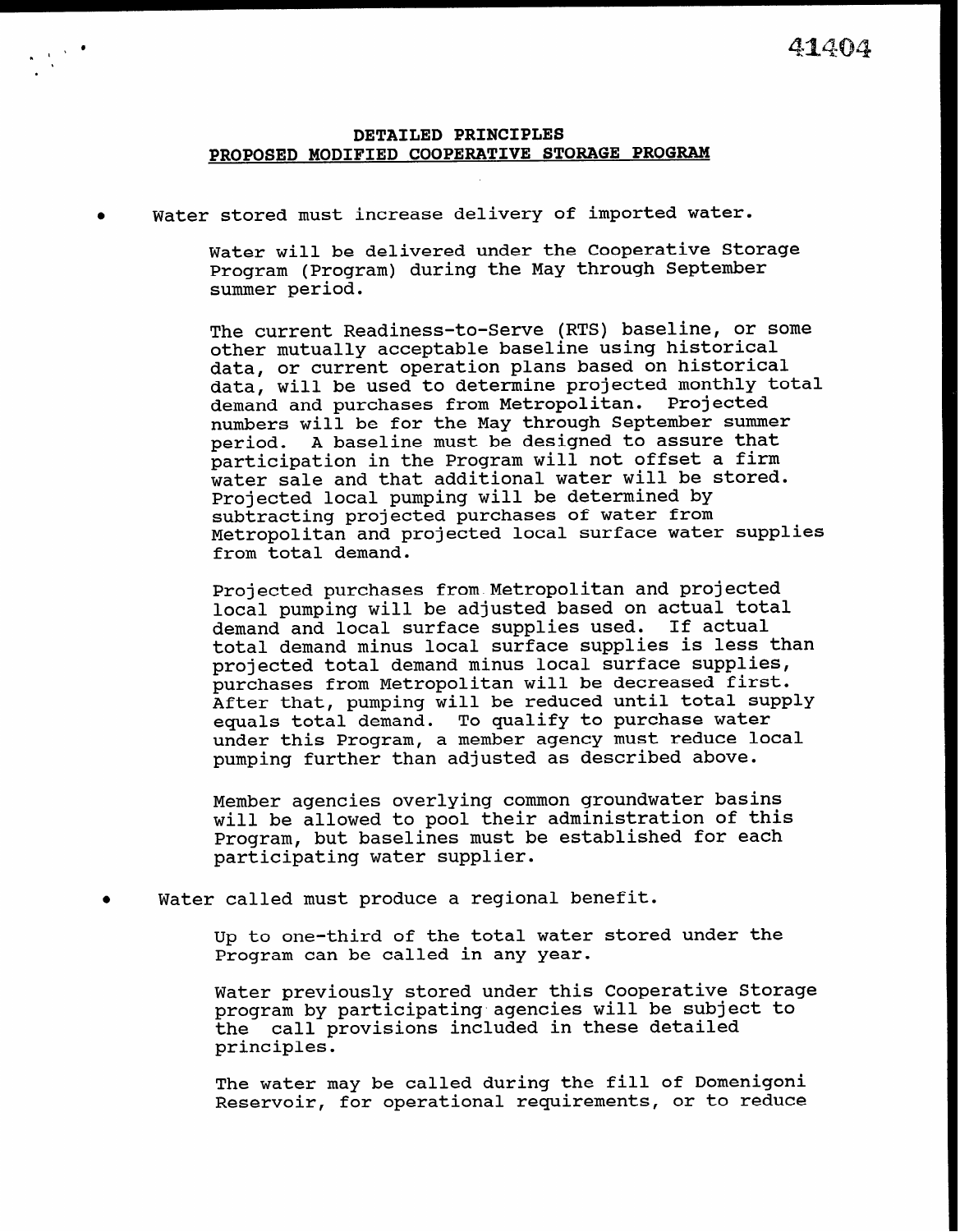or eliminate shortages over the next ten years. The water called could offset a seasonal shift water delivery or be called as part of a drought allocation. If the water is called as part of a drought allocation or for operational requirements, it must be returned during ten months out of a twelve-month period from the date of call. The ten-month return period will be at Metropolitan's discretion. A baseline for determining amounts of called water pumped must follow similar guidelines as those used to determine the amount of cooperative storage water delivered.

Water stored under the Program can be included in future long-term storage programs developed as part of the Integrated Resources Planning process. If the water is included in a future long-term program, it will be subject to all terms and conditions of that Program.

The Program must not adversely affect Metropolitan's finances.

> The water for May and June will be sold at the 1994/95 seasonal storage rate and the water for July, August, and September will be sold at the 1995/96 seasonal storage rate.

The water delivered must not offset a firm water sale. If firm water sales during the May through September period are less than firm water sales during the same period in any one of the last five years, it must be clearly demonstrated that such reduction occurred due to the availability of unexpected local water supplies.

Water will be delivered at no cost to participating member agencies in fiscal year 1995/96.

The incremental cost to deliver the water (\$85 per acre-foot plus \$5 per acre-foot interest equivalent a total of \$90 per acre-foot) will be paid to Metropolitan in fiscal year 1996/97.

The remaining cost (the appropriate seasonal storage rate - \$85 per acre-foot) will be paid monthly as pumped at the time of call by Metropolitan. The stored water will be called and delivered no later than ten years from the date of delivery. There will be no interest charged on this amount.

 $\mathbf{r}$ 

 $\ddot{\phantom{1}}$